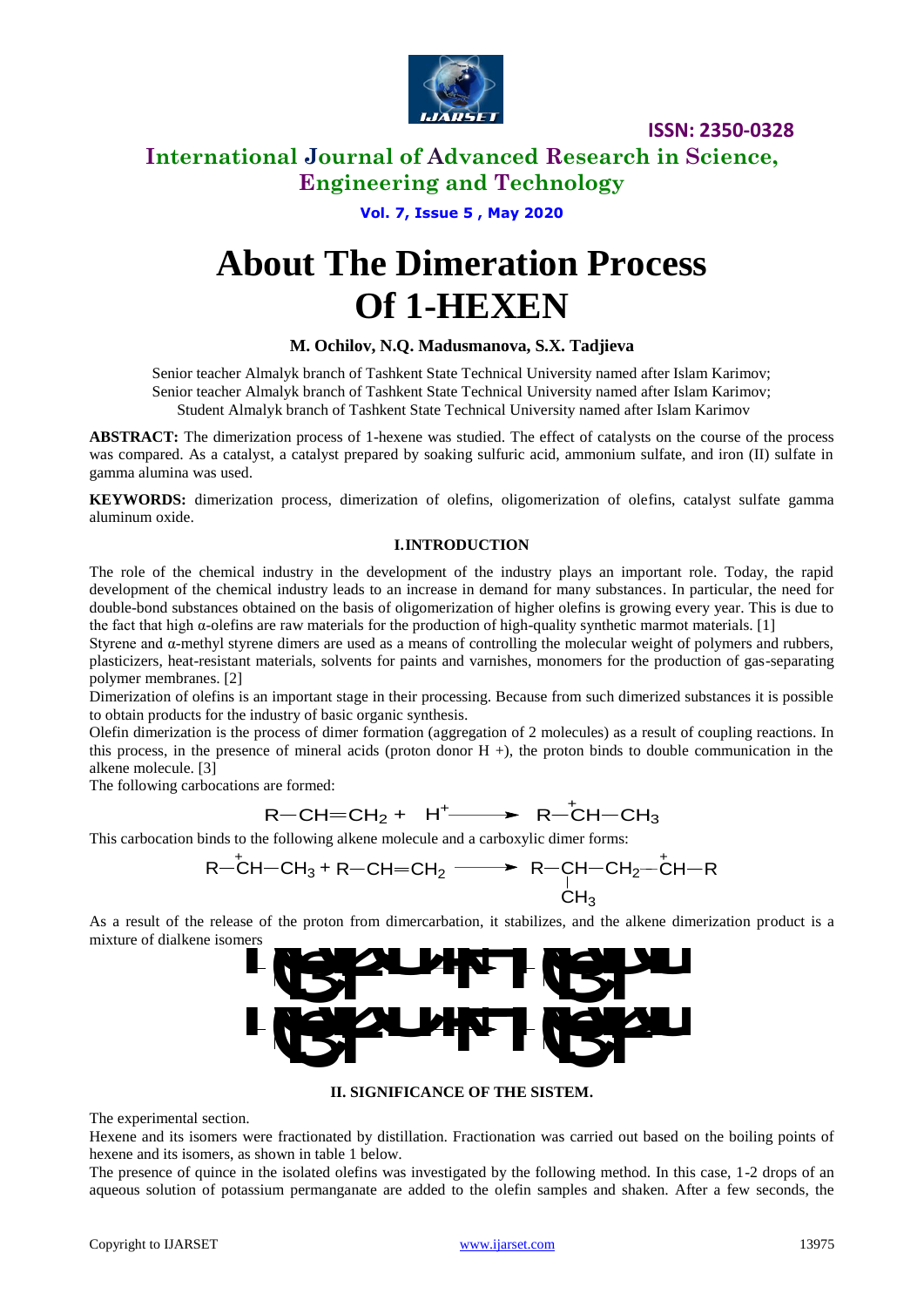

# **International Journal of Advanced Research in Science, Engineering and Technology**

# **Vol. 7, Issue 5 , May 2020**

violet color starts to load. This indicates that the olefin is oxidized by potassium permanganate to form glycols. The reaction can be described as follows:

$$
R-CH=CH_2 \xrightarrow{KMnO_4+H_2O} R-CH-CH_2
$$
  
OH OH

Table 1

| $N_2$            | The name of Olefinn     | Quantitative<br>content,% | $T_{\rm BOLING}$ <sup>o</sup> C | $nD = 20$ $n$ | $D=4^{20}$ |
|------------------|-------------------------|---------------------------|---------------------------------|---------------|------------|
| ı.               | Hexen-1                 | 21,5                      | 63.5                            | 1.3879        | 0,6731     |
| $\overline{2}$ . | 2-methyl-1 -penten      | 4,7                       | 62,1                            | 1,3920        | 0,6771     |
| 3.               | 3-methyl-1-penten       | 2,5                       | 54,2                            | 1,3842        | 0,6675     |
| 4.               | 3-methyl-2-penten (cis) | 3.3                       | 70,2                            | 1,4045        | 0,6986     |
| 5.               | 2-ethyl-1-butene        | 21,0                      | 64,7                            | 1,3967        | 0,6896     |
| 6.               | 2-ethyl-1-pentene       | 40,1                      | 64,7                            | 1,3967        | 0,6896     |
|                  | The remainder           | 6,9                       | t > 100                         | 1,485         |            |

A catalyst with three different compositions was prepared for the synthesis of 1-hexene dimer.

#### **III. THE EXPERIMENTAL RESULTS**

In order to study the dimerization process of 1-hexene, the necessary catalysts are prepared. For this, sulfuric aluminum oxide was used in the study of the dimerization process.

In the process, alumina was used in the gamma state. To do this, the alpha state oxide was transferred to the gamma state when heated to a temperature above 400  $^{\circ}$  C in a drying oven. Aluminum oxide acts as a carrier.

Physical properties of gamma alumina:

Density  $3.68 \text{ g}$  / ml.

Liquefaction temperature 2044°С

The boiling point is about 3000°C.

Concentrated sulfuric acid was also used in this process.

1. Preparation of sulfate catalyst

For this purpose, a concentrated 2M sulfuric acid solution was first prepared. Take 100 ml of the prepared 2M solution, place it in a flat-bottomed flask and add 2 g of gamma alumina. The mixture was stirred in a magnetic stirrer for 1 hour at room temperature. The resulting solution was filtered and dried in an oven at 120 $\degree$  C for 2 hours. Then it turned into a black thick substance.

2. Preparation of ammonium sulfate catalyst

In the preparation of this catalyst, 100 ml of ammonium sulfate salt and 2 g of gamma-alumina were added to a bottle with a flat bottom. The mixture was stirred in a magnetizer at room temperature for 1 hour. The resulting mixture was filtered and then dried in an oven for 2 hours.

3. Preparation of an iron-based sulfate catalyst In the preparation of an iron-based sulfate catalyst, 1.4 g of an iron sulfate salt is dissolved in 6 ml of distilled water in a flat-bottomed flask. 10 g of sulfated gamma-alumina was added to the molten iron sulfate from the catalyst. Decision completed.

In the polymerization of olefins, the Stigler-Natta catalyst system absorbed in the magnesium-iron preservative component was used. In this case, alkaline aluminum was used as a catalyst, and organosillan was used as external electron donors [3-4].

#### **A. Obtaining the IR spectrum and NMR of the obtained substance**

In this experiment, the effect of the nature of the catalyst on the dimerization of hexen 1 was studied. The substances (NH**4**)**2**SO**4**γA1**2**O3, FеS04γA1203, H**2**SO**4**γA1**2**O**3** were chosen as catalysts. Dimerization of 1-hexene was carried out at a temperature of 60 ° C in the presence of catalysts. The resulting substances were investigated in the IR spectrum. The results were analyzed.

Based on the data in this IR spectrum, the presence of an absorption region of 2951.22 cm<sup>-1</sup> indicates the presence of a -CH<sub>3</sub> group, the presence of an absorption region of 1644.39 cm<sup>-1</sup> indicates the presence of a -C = C group, the presence of an absorption region of 1456.32 cm<sup>-1</sup> indicates the presence of a —CH<sub>2</sub> group.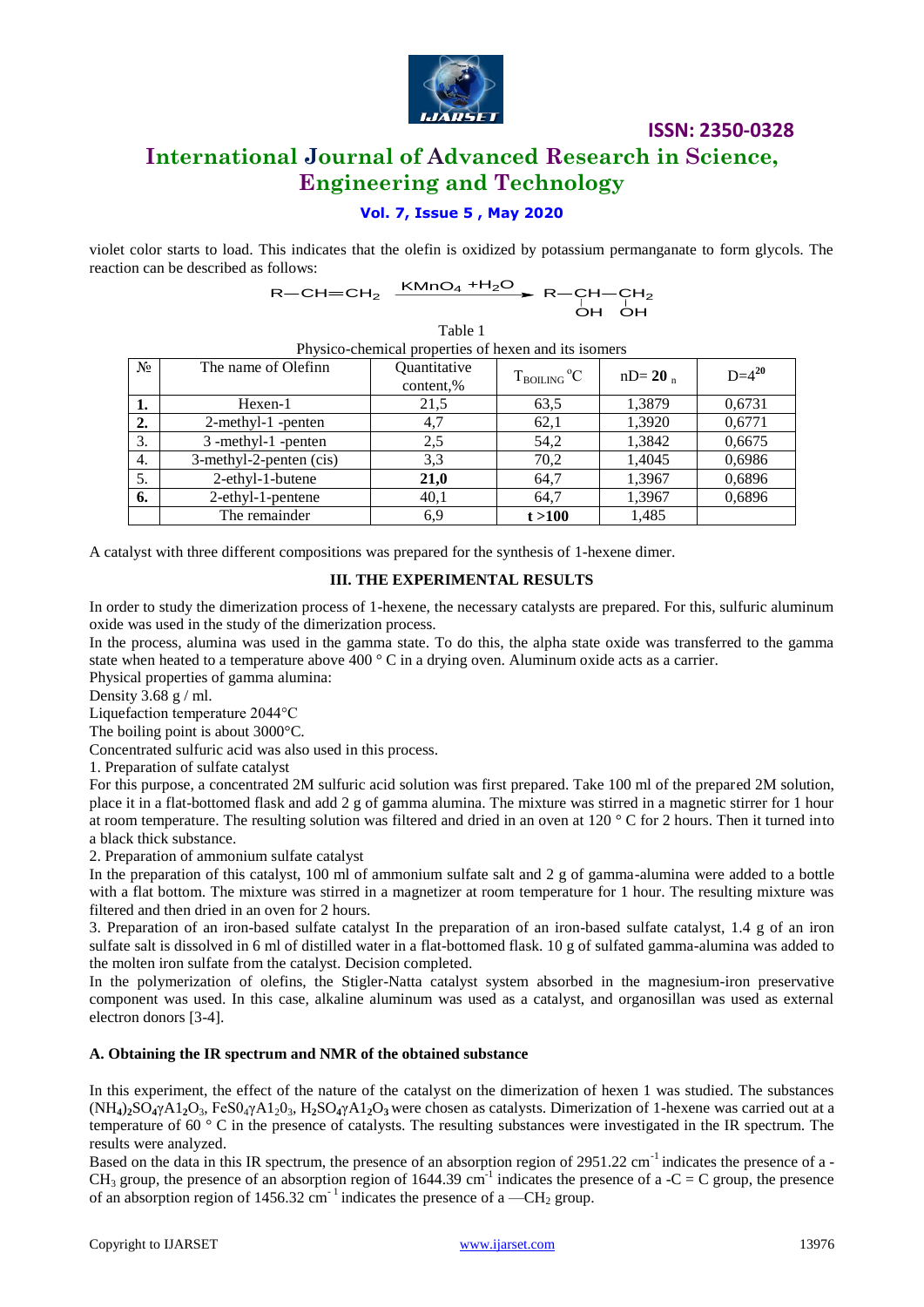

# **International Journal of Advanced Research in Science, Engineering and Technology**

**ISSN: 2350-0328**

**Vol. 7, Issue 5 , May 2020**



Figure 1.Hexene dimerization product based on H2S04 \* gA1203-catalyst IR spectrum of 5-methyl 6-undecene.



Figure 2 The product of the hexene dimerization based on the catalyst (NH**4)2**S0**4**\*yA1**2**O**3** IR spectrum of 5-methyl 6-undecene.

In the IR spectrum of 5-methyl 6-undecene, absorption lines corresponding to the  $-C=$  Cbonds in the 1647 cm<sup>-1</sup> region and stretching vibrations specific for the  $SN_3$  group in the 2949 cm<sup>-1</sup> region were detected. Thus, it was found that various catalysts affect the process of dimerization of hexene 1..



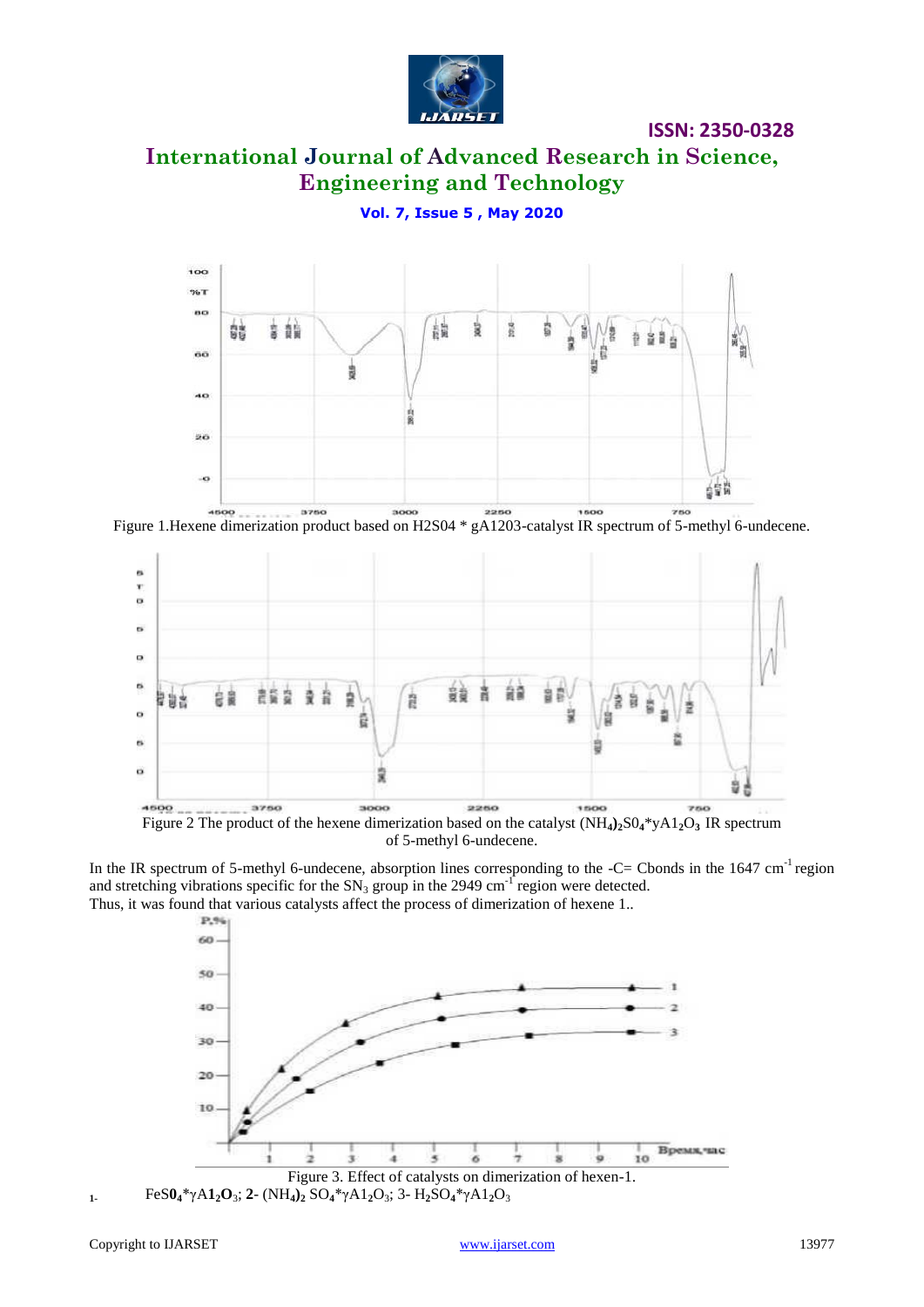

**International Journal of Advanced Research in Science, Engineering and Technology**

## **Vol. 7, Issue 5 , May 2020**

#### 1-hexane = 0.16 mol,  $t = 60^\circ$  C

Figure 3 shows that the most active catalyst  $(NH_4)$   $_2 \cdot yAl_2O_3$  in the dimerization process. Determination of the structure of the synthesized substances by the spectrum of NMR <sup>1</sup>H and <sup>13</sup>C The study of the structure of the products synthesized in <sup>1</sup>H and <sup>13</sup>CNMR spectroscopy was performed on NMR apparatus <sup>1</sup>Hand <sup>13</sup>C at 400 Hz.



(NH4) 2S04 \* yA1203- 5-methyl 6-undecene

The analysis shows that the CH<sub>3</sub> group is swallowed up in the area of 14.11 m. In the area of 17.55 m, we can see that the  $CH<sub>2</sub>$  group was swallowed. In the area of 26.2 m the CH group is absorbed.

#### **IV. CONCLUSION AND FUTURE WORK.**

Industrial development today leads to an increase in demand for many substances. In particular, the need for doublebonded substances based on oligomerization of higher olefins is growing every year. This is due to the fact that high  $\alpha$ olefins are raw materials for the production of high-quality synthetic marmot materials. The substance obtained by dimerization of hexene-1 is also used as a raw material in many industries.

#### **REFERENCES**

1. Yurkova L. L., Lermontov S. A. et al. Sulphated tin dioxide - a highly effective catalyst for alkenes oligomerization // Inorganic Materials. - 2012. V. 48, No. 10. - S. 1139-1146.

2. Yurkova L. L., Ivanov V.K. et al. Hydrothermal synthesis and catalytic properties of titanium dioxide in sulfur dioxide // Journal of Inorganic Chemistry. - 2010. - T. 55, No. 5 - S. 713-717.

3. Dimerization of olefins V. Sh Feldblyum and N. V. Obeschalova 2002.

4. Technology of products of organic synthesis O.S. Maksumova, S. Turobzhanov, T-2010.

# **AUTHOR'S BIOGRAPHY**